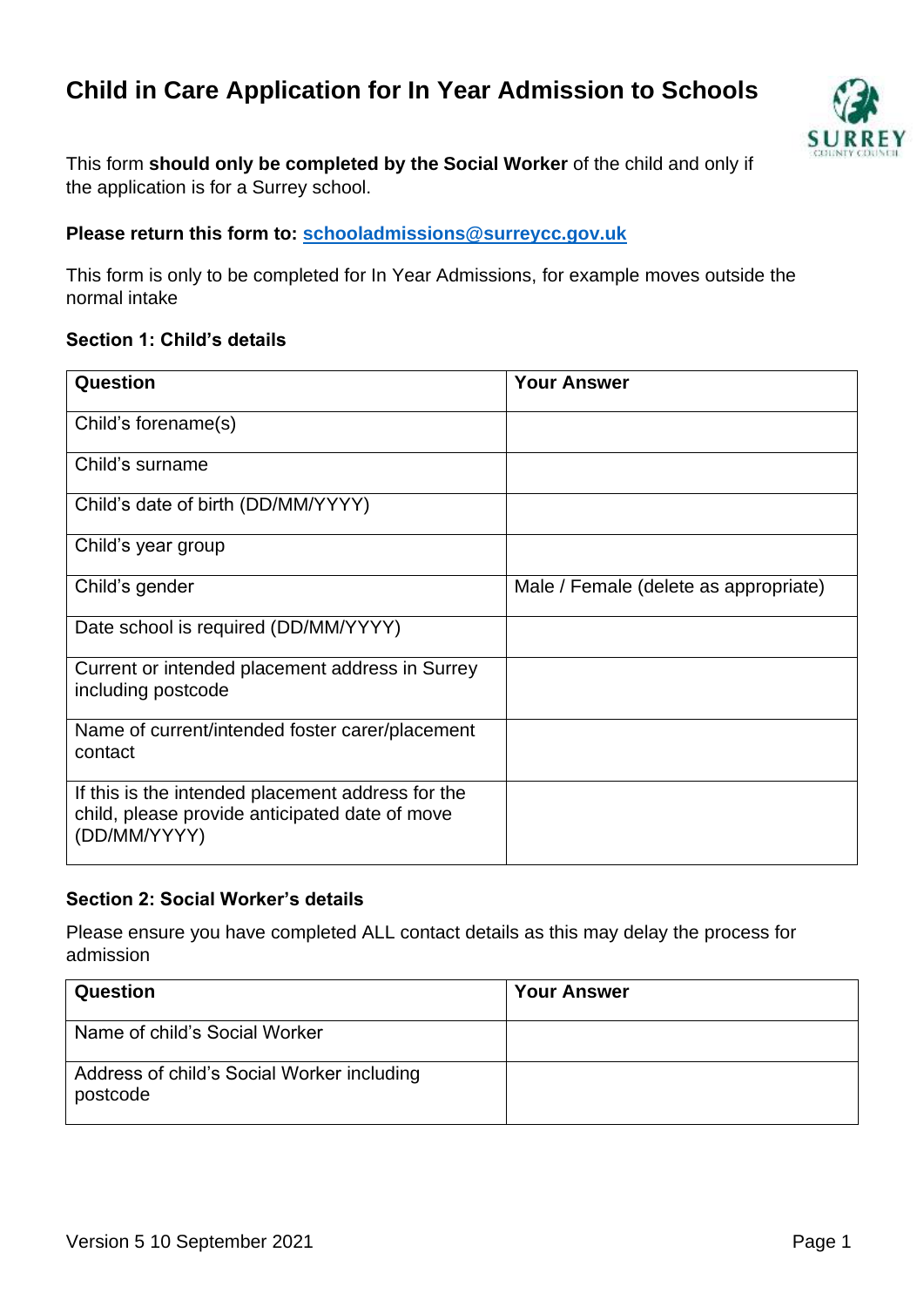| Question                                                                 | <b>Your Answer</b> |
|--------------------------------------------------------------------------|--------------------|
| Telephone number and/or mobile number of child's<br><b>Social Worker</b> |                    |
| Email address of child's Social Worker                                   |                    |

# **Section 3: Further information about the Child**

| Question                                                 | <b>Your Answer</b>               |
|----------------------------------------------------------|----------------------------------|
| Does the child have an Education, Health & Care<br>Plan? | Yes / No (delete as appropriate) |

If No – please continue to complete this form

If Yes – this application will need to be made directly to the home authority SEND Team. For children residing in Surrey, please call 0300 200 1004

| <b>Question</b>                                                                                                               | <b>Your Answer</b>                       |
|-------------------------------------------------------------------------------------------------------------------------------|------------------------------------------|
| Have you informed Surrey Virtual School that you<br>are making this application?                                              | Yes / No (delete as appropriate)         |
| Please provide details. Note well in complex cases,<br>the Virtual School must be consulted before the<br>application is made |                                          |
| Type of Care Order in place for this child                                                                                    |                                          |
| Do you have Parental Responsibility for the child?                                                                            | Yes / No (delete as appropriate)         |
| Caring Authority (Name/Number e.g., Surrey LA -<br>936)                                                                       |                                          |
| Current school status                                                                                                         | (delete as appropriate)                  |
|                                                                                                                               | Not currently on the roll of a school /  |
|                                                                                                                               | On roll of a school, but not attending / |
|                                                                                                                               | On roll of a school and attending        |

# **Section 4: Previous school**

| Question                                                                                                          | <b>Your Answer</b> |
|-------------------------------------------------------------------------------------------------------------------|--------------------|
| Name of current/last school. (If not currently<br>on a school roll, please provide details of last<br>enrolment.) |                    |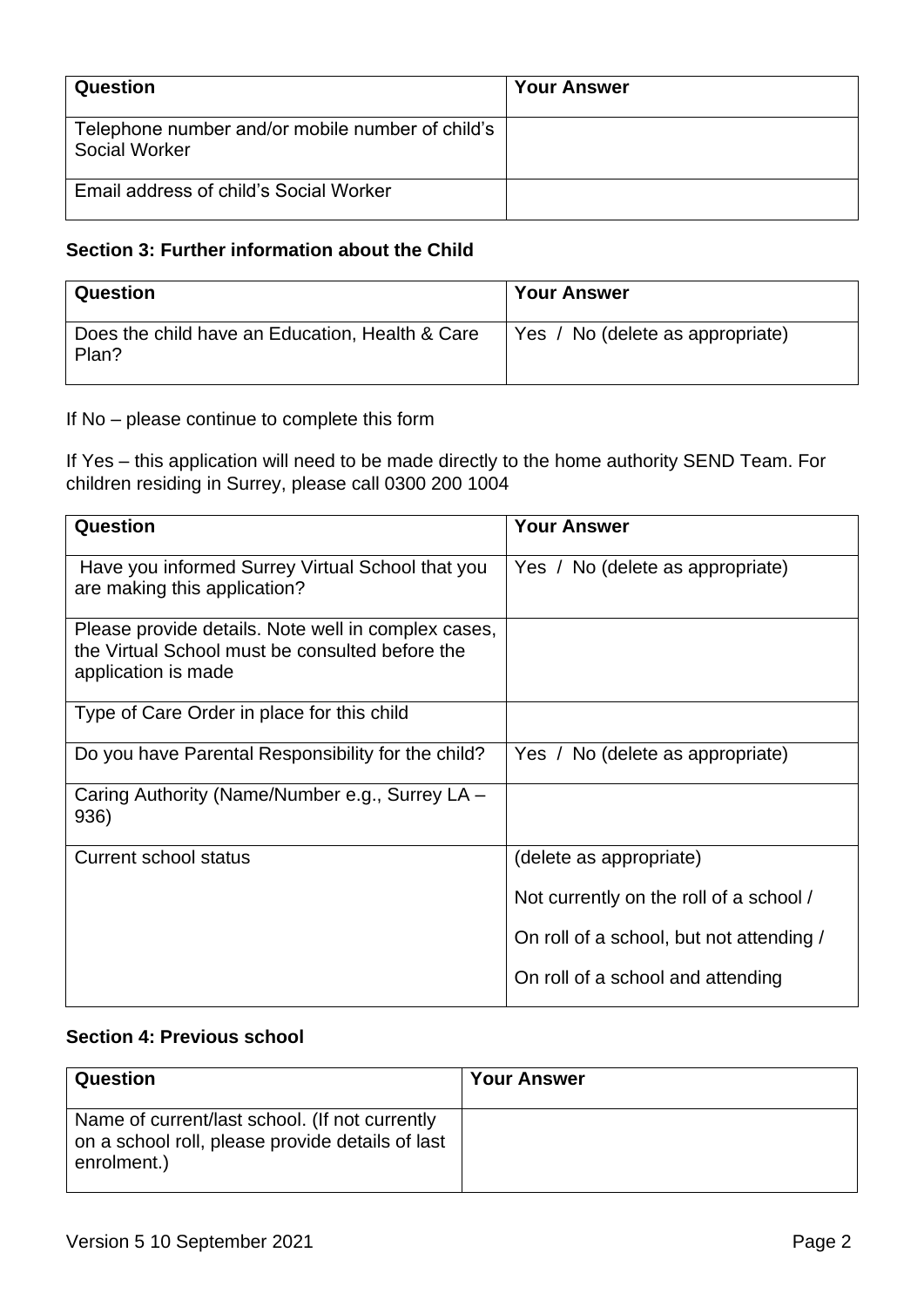| Question                                                                                                           | <b>Your Answer</b> |
|--------------------------------------------------------------------------------------------------------------------|--------------------|
| Address of current/last school (If not currently<br>on a school roll, please provide details of last<br>enrolment) |                    |
| Start date at current/last school<br>(DD/MM/YYYY)                                                                  |                    |
| Leaving date (intended) (DD/MM/YYYY)                                                                               |                    |

## **Section 5: PEP**

| Question                                               | <b>Your Answer</b> |
|--------------------------------------------------------|--------------------|
| Date of child's last PEP or PEP review<br>(DD/MM/YYYY) |                    |

# **Section 6: Residence within the United Kingdom**

| Question                                                                          | <b>Your Answer</b>               |
|-----------------------------------------------------------------------------------|----------------------------------|
| Does the child have any restrictions on their<br>residency in the United Kingdom? | Yes / No (delete as appropriate) |

## **Section 7: School Preferences**

| Question                                                          | <b>Your Answer</b> |
|-------------------------------------------------------------------|--------------------|
| Name of the school you wish to apply for.                         |                    |
| Address of the school you wish to apply for<br>including postcode |                    |

All school applications for children in care to Surrey local authority should be discussed with an Education Support Officer from the Virtual School.

| Question                                                                                                                                                                                                         | <b>Your Answer</b> |
|------------------------------------------------------------------------------------------------------------------------------------------------------------------------------------------------------------------|--------------------|
| Confirm the name of the Education Support<br>Officer you have involved                                                                                                                                           |                    |
| Why is this school felt to be the most<br>appropriate for this child? (This may include<br>home to school transport implications, or that<br>the school is well placed to meet the child's<br>individual needs.) |                    |